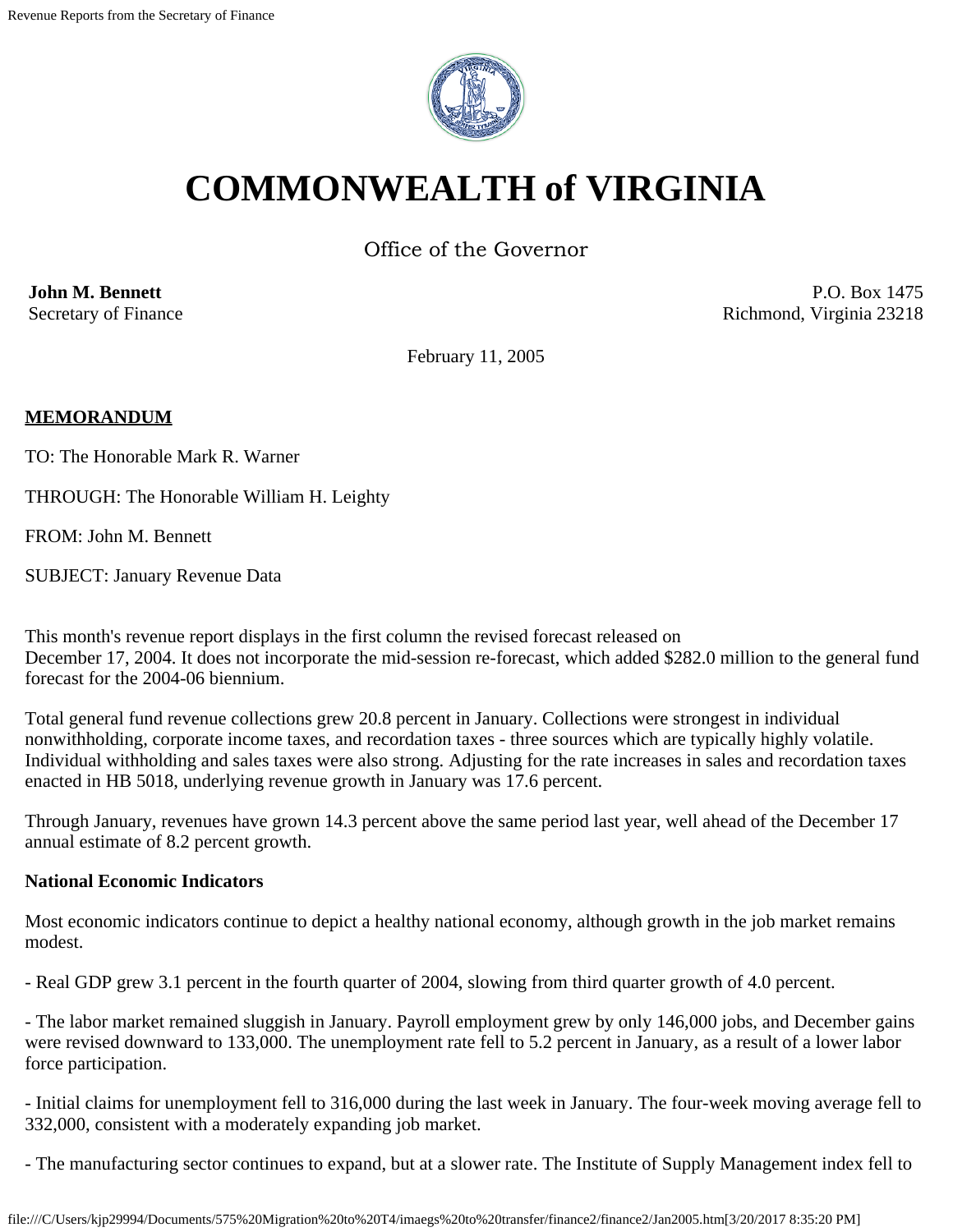56.4 in January. A decline in new orders accounted for most of the decline in the index.

- The Conference Board's index of leading indicators rose 0.2 percent in December, its second monthly increase following five months of declines. Consumer expectations and higher stock prices accounted for much of the increase.

- The Conference Board's index of consumer confidence rose slightly in January, following a large gain in December. A decline in the outlook component was offset by an improvement in the current conditions component.

- With a decline in energy prices, the consumer price index fell 0.1 percent in December. Core inflation rose at an annualized rate of 2.2 percent.

- As expected, the Federal Reserve raised the federal funds rate by another 25 basis points to 2.5 percent at its January meeting.

## **Virginia Economy**

In Virginia, payroll employment grew by 2.2 percent in December compared with the same month last year. Northern Virginia payrolls grew by 3.0 percent, followed by Richmond-Petersburg with 1.4 percent, and Hampton Roads with 1.2 percent growth. The slowest job growth was in the Western Region, with a 0.7 percent gain. The unemployment rate fell to 3.0 percent in December.

The Virginia Leading Economic Index fell 0.4 percent in December. The rise in the U.S. Leading Index and lower initial claims for unemployment made positive contributions to the December index, but were offset by falling building permits and auto registrations. On a regional basis, the indexes for Charlottesville, Lynchburg, Danville, Roanoke, and Richmond-Petersburg grew in December. In Northern Virginia, Hampton Roads, and Bristol, the regional indexes fell.

## **January Revenue Collections**

Total general fund revenues grew 20.8 percent in January compared to last January. Collections were strongest in individual nonwithholding, corporate estimated payments, and recordation taxes. Individual withholding and sales taxes were also strong.

Year-to-date growth through January is 14.3 percent, well ahead of the annual estimate of 8.2 percent.

*Individual Income Tax Withholding (62% of general fund revenues)*: Collections of payroll withholding taxes grew 10.6 percent in January. Some of the apparent strength is an artifact of the comparison to last January, when collections grew an anemic 1.2 percent.

Year-to-date withholding growth is 8.2 percent - currently ahead of the 6.4 percent growth required to meet the December 17 forecast for FY 2005. Overall, withholding collections are tracking close to the December forecast. Growth rates in February and March will be heavily influenced by comparison to strong months last year. Last year, withholding collections grew 9.3 percent in February and 17.7 percent in March.

*Individual Income Tax Nonwithholding (12% of general fund revenues):* Collections of individual nonwithholding jumped 33.4 percent in January of last year -- the first time since FY 1998 that nonwithholding collections were strong in both December and January. Collections in December grew 21.2 percent. The number of checks and the average check size were both above the assumptions embedded in the December 17 forecast.

Year-to-date collections in this source are up 27.4 percent from the same period last year -- well ahead of the December 17 estimate of 7.1 percent growth. The mid-session revenue re-forecast added \$135.0 million to the projection in this source for FY 2005.

*Individual Income Tax Refunds:* Refunds this month totaled \$36.7 million, compared with \$35.6 million in January of last year. On a year-to-date basis, refunds are \$11.1 million above the same period last year. Growth of 5.7 percent is tracking close to the annual estimate of 6.5 percent, with the filing season just beginning. Processing of individual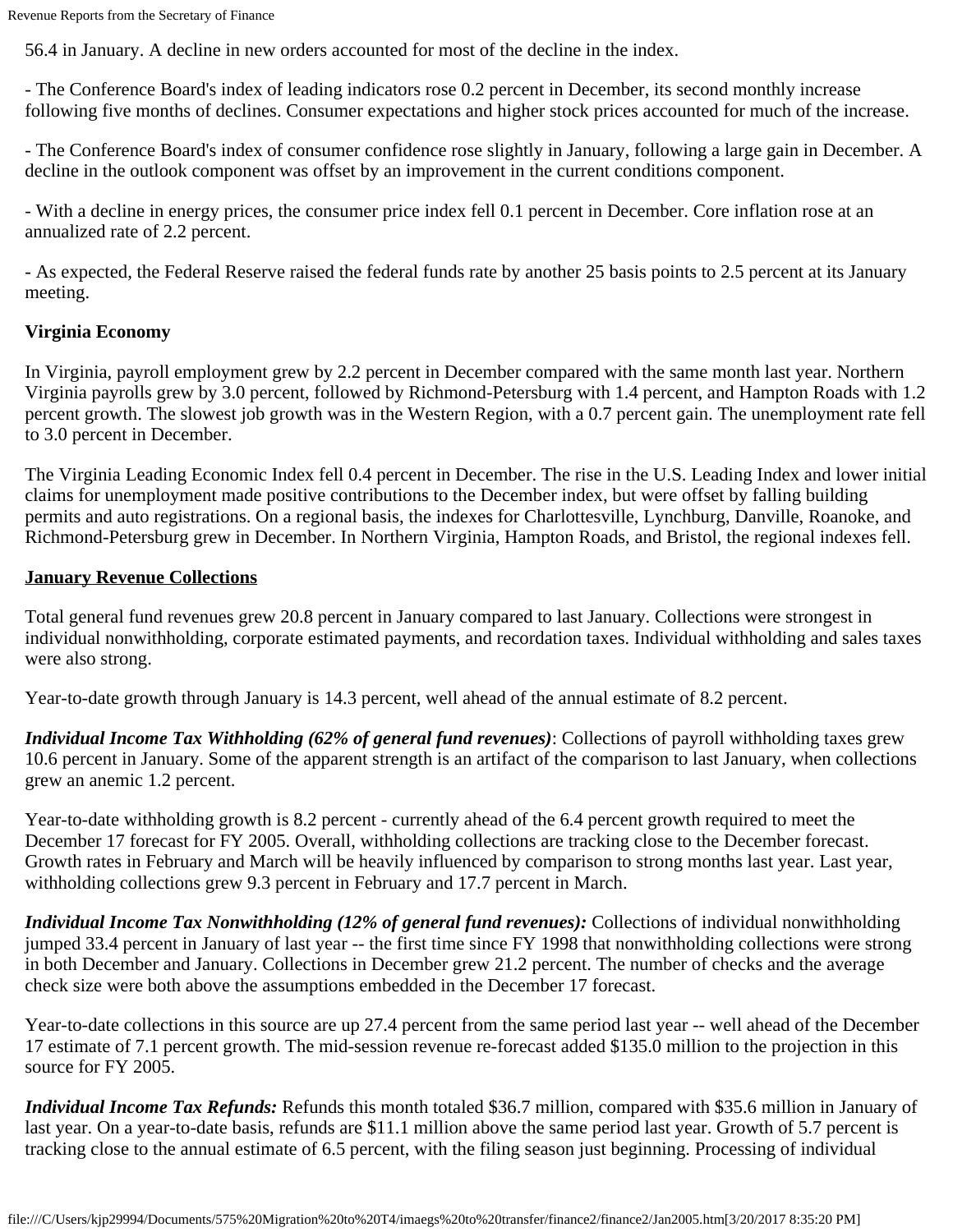income tax refunds will increase significantly in February, so a better assessment of refund processing will be available next month.

*Sales Tax (22% of general fund revenues):* January collections of sales and use taxes, which represent December sales, were up 18.5 percent. The holiday shopping season appears to have been stronger than most experts predicted, with growth of about 10.0 percent. February collections, which represent January sales, will complete the picture with collections from post-holiday sales and the redemption of gift cards included.

Year-to-date sales tax growth of 14.0 percent is still lagging the December 17 forecast of 14.7 percent. Adjusting for the rate increase effective September 1, collections were up 10.9 percent for the month and 9.0 percent year-to-date.

**Corporate Income Tax (3% of general fund revenues):** Corporate income tax collections jumped in January -- \$25.0 million compared with \$.04 million in January of last year. Estimated payments were substantially higher than last year and refunds were significantly lower. Collections strength is broad-based.

Through January, corporate income tax collections have grown 80.1 percent above the same period last year - the highest growth rate at this point in over 20 years, and well ahead of the December 17 forecast of 12.5 percent growth.

The mid-session re-forecast added \$70.0 million to this source for FY 2005.

### **Other Revenue Sources**

The following list provides data on January collections for other revenue sources:

|                                                | Year-to-Date | <b>Required to</b><br><b>Meet Estimate</b> |
|------------------------------------------------|--------------|--------------------------------------------|
| Insurance Premiums Tax (3.0% GF revenues)      | 10.8%        | 8.5%                                       |
| $ABC$ Taxes $(1.1\%$ GF revenues)              | 3.1%         | 0.1%                                       |
| Public Service Corporations (0.7% GF revenues) | 3.4%         | 0.6%                                       |
| Interest Income (0.7% GF revenues)             | 20.9%        | 12.4%                                      |

*All Other Revenue:* All Other Revenue grew 26.3 percent in January -- \$83.7 million compared with \$66.3 million in January of last year.

Collections doubled in the largest component of all other revenue -- wills, suits, deeds and contract fees. Of the \$44.5 million collected in this source, \$39.7 million was recordation tax receipts. Adjusting for the rate increase effective September 1, recordation tax collections grew by 32.4 percent. Year-to-date, collections of all other revenue are 28.0 percent above the same period last year -- ahead of the December 17 estimate of 9.0 percent growth.

The mid-session forecast added \$44.0 million to the projections for recordation taxes in FY 2005.

*Lottery Revenues:* In January, Lottery net income increased 3.3 percent over last year due to strong sales growth of about 12.0 percent. Although on a year-to-date basis growth of 5.5 percent is well above the annual revenue estimate of 3.8 percent, sales and profits lag nearly two percent below the strong growth projected for the first seven months of the fiscal year. To meet the annual forecast for FY 2005, sales will need to be stronger than the forecast for the last five months of the year, which already requires five percent growth over last year's record-breaking results.

## **Summary**